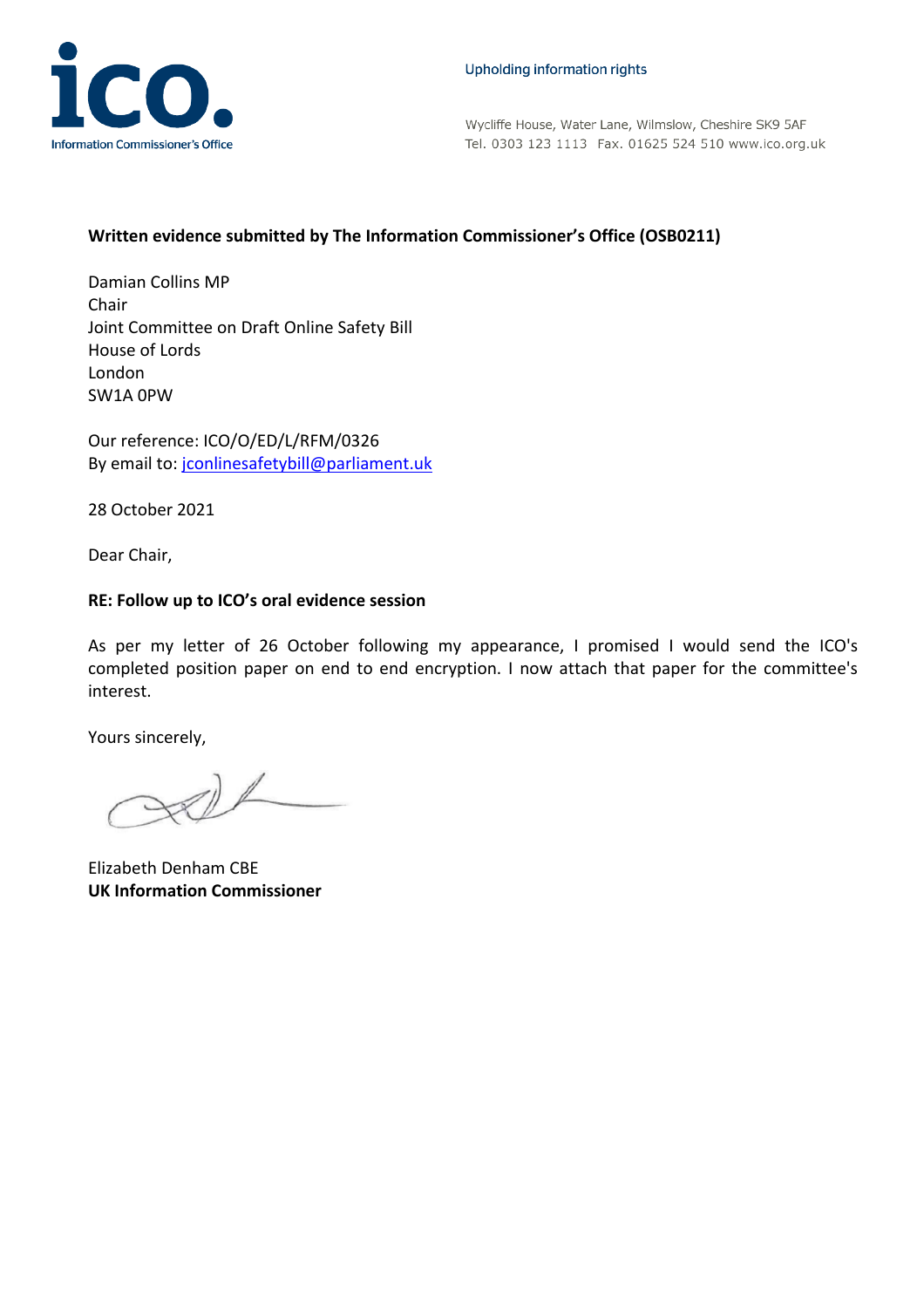

# **A Framework for Analysing End to End Encryption in an Online Safety Context**

## **Background**

- 1. At her appearance before the Joint Committee for the Draft Online Safety Bill (the Committee) on 23 September the Information Commissioner offered to provide the Committee with a paper setting out a framework for considering the impact of end-to-end encryption (E2EE) on online safety.
- 2. E2EE raises challenging questions for online safety which we continue to consider given the context in which we regulate the processing of personal data. It is important that any approach to E2EE seeks to reconcile addressing the immediate harms with longer term privacy and safety impacts.
- 3. The paper provides a summary of the Information Commissioner's Office's (ICO) current thinking to support the evolving discussion on governance of E2EE. It builds on our engagement with a range of national and international stakeholders to build up our own picture around E2EE as the UK's data protection regulator but does not necessarily represent our final settled policy position.

### **Introduction**

- 4. E2EE is a technical measure that encrypts content in communications channels so that only the sender or recipient can access it. This approach prevents third parties, including the provider of the communications platform service, from accessing the content. It is increasingly used to support secure communications and content sharing between users.
- 5. Keeping their personal information secure matters to people. In our 2021 annual tracking research 77% of respondents said that protecting their personal information is essential<sup>1</sup>. Recent consumer shifts towards services with high encryption standards (for example the move to Signal and Telegram in response to WhatsApp terms and conditions changes) demonstrate how much the public value private and secure communication services<sup>2</sup>.
- 6. Security is particularly important for children. In the 2020 joint research on Internet Users' Experience of Online Harms that we carried out with Ofcom, 16% of 12-15 years old's voiced unprompted concerns about having their personal information stolen<sup>3</sup>. Stakeholders within the

<sup>&</sup>lt;sup>1</sup> Information Rights Strategic Plan: Trust and Confidence June 2021: [https://ico.org.uk/media/about-the](https://ico.org.uk/media/about-the-ico/documents/2620165/ico-trust-and-confidence-report-290621.pdf)[ico/documents/2620165/ico-trust-and-confidence-report-290621.pdf](https://ico.org.uk/media/about-the-ico/documents/2620165/ico-trust-and-confidence-report-290621.pdf)

<sup>&</sup>lt;sup>2</sup> See for example 'Millions switch to Signal and Telegram amid WhatsApp privacy fears | Telegraph:

<https://www.telegraph.co.uk/technology/2021/01/08/elon-musk-urges-users-use-signal-whatsapp-privacy-row/> <sup>3</sup> Internet users' experience of potential online harms: summary of survey research | Ofcom:

https://www.ofcom.org.uk/ data/assets/pdf file/0024/196413/concerns-and-experiences-online-harms-2020-chart[pack.pdf](https://www.ofcom.org.uk/__data/assets/pdf_file/0024/196413/concerns-and-experiences-online-harms-2020-chart-pack.pdf)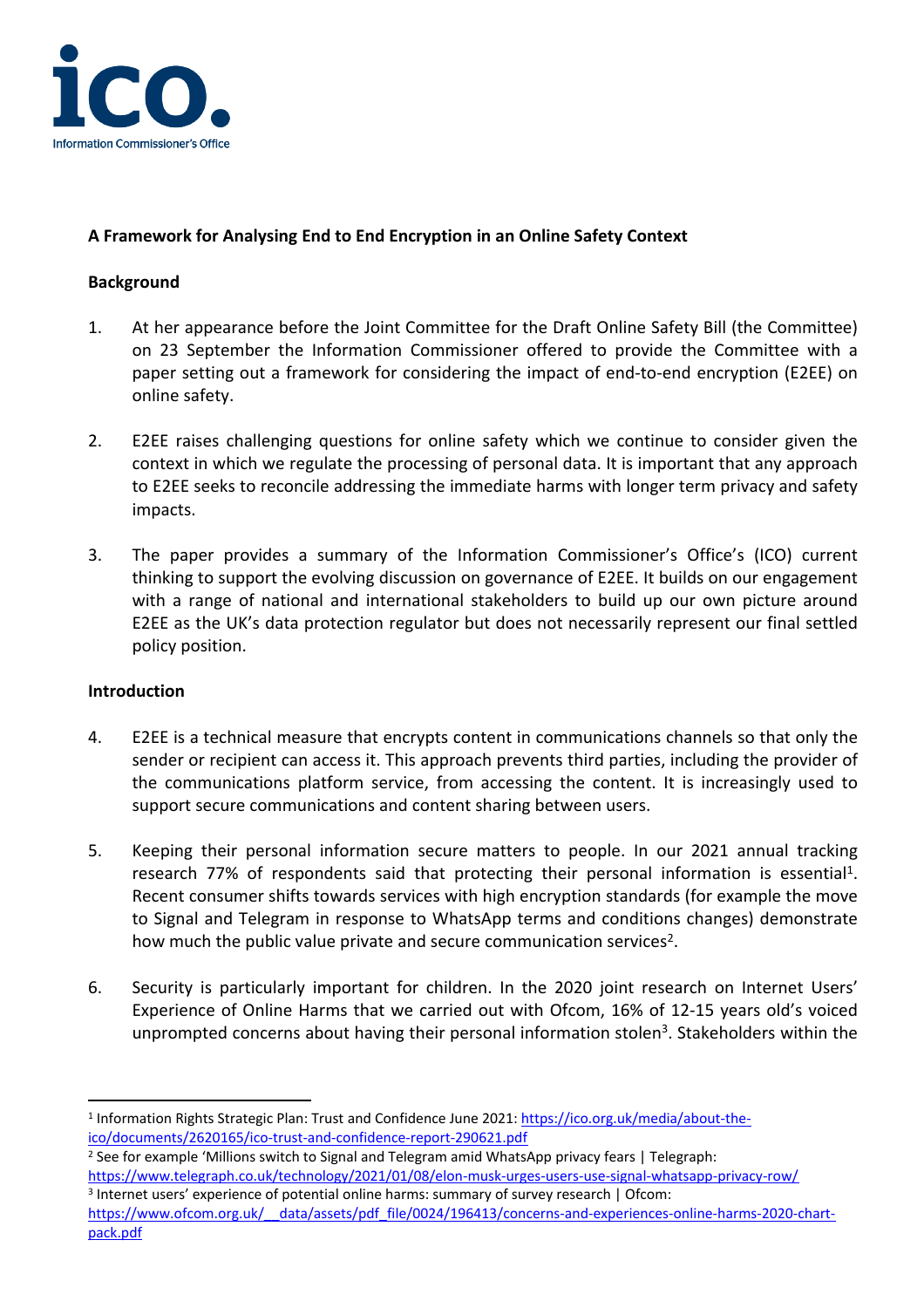

child advocacy space have told us that children need safety but they also need private spaces when they are online.

- 7. Systems that do not use E2EE can be abused, creating the risk for financial fraud, exposure to harmful content and other harms<sup>45</sup>. Real-life circumstances where the lack of E2EE has exposed people to harm include: children having their pictures accessed<sup>6</sup> or location tracked<sup>7</sup>, access to medical data<sup>8</sup>, collection of data for fraud<sup>9</sup> and misuse<sup>10</sup>, and the acquisition of sensitive data as part of broader data collection processes<sup>11</sup>.
- 8. E2EE is also crucial for businesses. It enables them to share information securely and fosters consumer confidence in digital services. The lack of E2EE has been shown as a critical vulnerability to validating data integrity<sup>12,13,14</sup>. The effect of weakening encryption has been assessed in a report commissioned by the Internet Society analysing the impact of the Australian Telecommunications *and Other Legislation Amendment (Assistance and Access) Act 2018 (TOLA).* The report concluded that TOLA has the potential to result in significant economic harm to the Australian economy, in part because of the likely indirect impact of customers and businesses losing trust in digital security<sup>15</sup>.
- 9. From a data protection perspective, E2EE acts as a key enabler for compliance with the requirements of data protection law. It is directly relevant to the data protection principle of integrity and confidentiality which places a legal requirement on organisations to deploy measures to process personal data in a way that ensures security. More broadly, it underpins a key outcome of data protection law which is to give citizens confidence about how their personal data is processed by digital services, including confidence that it is stored and shared securely.

<sup>4</sup> Fresh warnings over Royal Mail parcel scam | BBC News: <https://www.bbc.co.uk/news/business-56496203> <sup>5</sup> Number spoofing: meet the customers who lost thousands | Banks and Building Societies | The Guardian:

<https://www.theguardian.com/money/2019/may/04/number-spoofing-meet-the-customers-who-lost-thousands> <sup>6</sup> 'Pictures of Children' in Vtech hack | BBC News: <https://www.bbc.co.uk/news/technology-34971337>

<sup>7</sup> EU Recalls Children's Smartwatch That Leaks Location Data | Threatpost: [https://threatpost.com/eu-recalls-childrens](https://threatpost.com/eu-recalls-childrens-smartwatch-that-leaks-location-data/141511/)[smartwatch-that-leaks-location-data/141511/](https://threatpost.com/eu-recalls-childrens-smartwatch-that-leaks-location-data/141511/)

<sup>8</sup> Security and Privacy Investigation of Existing mHealth Applications | pitt.edu:

<http://sis.pitt.edu/jjoshi/courses/IS2955/Fall18/Presentation2.pdf>

<sup>&</sup>lt;sup>9</sup> International Hackers Indicted for Sniffing Credit Cards from Dave and Buster's | WIRED: <https://www.wired.com/2008/05/international-h/>

<sup>10</sup> Download DroidSheep APK for Android (Latest Version): <https://droidsheep.info/> <sup>11</sup> Google's Wi-Fi snoop nabbed passwords and emails | The Register:

[https://www.theregister.com/2010/06/18/google\\_street\\_view\\_cars\\_wifi\\_data\\_includes\\_emails\\_and\\_passwords/](https://www.theregister.com/2010/06/18/google_street_view_cars_wifi_data_includes_emails_and_passwords/) <sup>12</sup> Rogue Tor 'exit node' server added malware to legitimate downloads | PCWorld:

<https://www.pcworld.com/article/2839152/tor-project-flags-russian-exit-node-server-for-delivering-malware.html> <sup>13</sup> China's Great Cannon | citizenlab.ca: <https://citizenlab.ca/2015/04/chinas-great-cannon/>

<sup>14</sup> Verizon Injecting Perma-Cookies to Track Mobile Customers, Bypassing Privacy Controls | Electronic Frontier Foundation (eff.org): <https://www.eff.org/deeplinks/2014/11/verizon-x-uidh>

<sup>&</sup>lt;sup>15</sup> The Economic Impact of Laws that Weaken Encryption-EN | internetsociety.org: [https://www.internetsociety.org/wp](https://www.internetsociety.org/wp-content/uploads/2021/05/The_Economic_Impact_of_Laws_that_Weaken_Encryption-EN.pdf)[content/uploads/2021/05/The\\_Economic\\_Impact\\_of\\_Laws\\_that\\_Weaken\\_Encryption-EN.pdf.](https://www.internetsociety.org/wp-content/uploads/2021/05/The_Economic_Impact_of_Laws_that_Weaken_Encryption-EN.pdf) The research was carried out by Law and Economic Consulting Associates.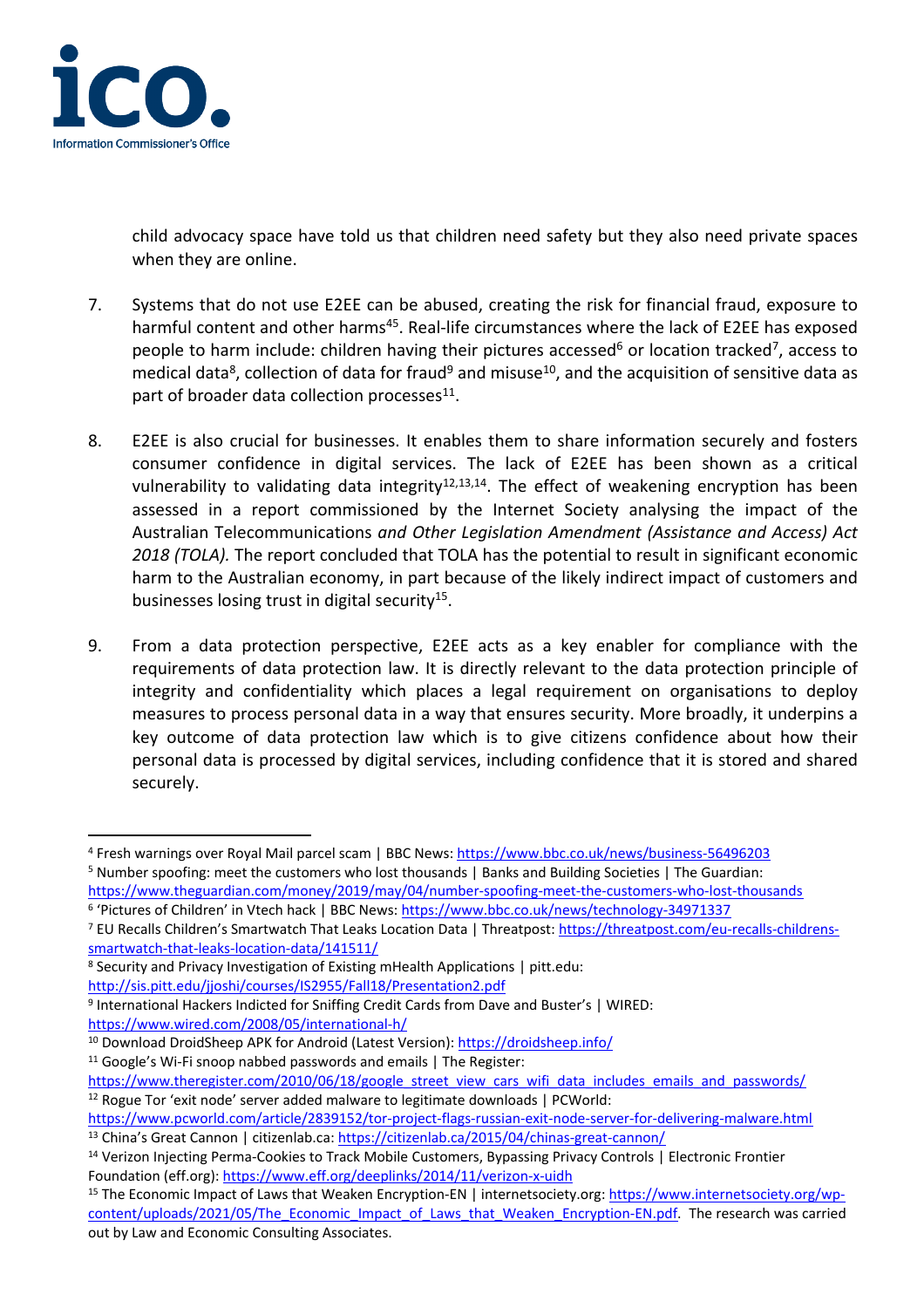

- 10. The ICO has a long history of recommending encryption, dating from our public statement in 2010 where we recommended it as a security measure under the Data Protection Act 1998. Our current guidance explicitly discusses how organisations should adopt encryption 'at rest' and 'in transit' as recommended measures to secure personal data they either store and/or transmit<sup>16</sup>.
- 11. While we do not say that organisations must encrypt in all circumstances, there must be a strong justification for not doing so. This also applies to E2EE. Our position aligns with recommendations by key actors in the cybersecurity domain such as the National Cyber Security Centre (NCSC) who also recommend encryption as a security measure for protecting personal data in a number of guidance products, including the Cyber Assessment Framework, their Cloud Security principles, their guidance on protecting bulk personal data and their guidance on securing incoming connections.

## **E2EE and Online Safety**

- 12. E2EE is vital to citizens and industry because of the security, safety and trust that it generates and the wider benefits that private spaces provide. It is an essential component of a safe digital ecosystem, providing safety for users online, including protection against exposure to harmful content and activity.
- 13. However, because it restricts the detection of harmful content, it also presents a challenge from an online safety and law enforcement perspective. The characteristics of E2EE that enable private and secure communications for the public also provide safe harbour for criminal activity. Child safety has emerged as central to the current debate, with valid concerns that encrypted channels are creating spaces where children are at risk.
- 14. We are mindful of this wider context and recognise that we do not regulate in a vacuum. We understand that there are real and present issues at the intersections of encryption, national security, law enforcement and online harms. However positioning E2EE and online safety as being in inevitable opposition is a false dichotomy. Instead what is needed is an approach that seeks to reconcile the different demands whilst recognising the need to create a safe online ecosystem for all users. The challenge is to create tailored and proportionate responses to the issues that manifest without unduly interfering with the wider benefits that E2EE provides or the rights and freedoms of wider society. It is vital that one form of online safety is not traded off for another.
- 15. Measures that would introduce widespread "backdoors" to encrypted channels or otherwise enable indiscriminate widespread access, would create systemic weaknesses unacceptably undermining security and privacy rights, introducing data protection risks and adding to the overall safety concerns by creating more spaces for harm. We do not support such measures. We welcome the UK Government's support for strong encryption<sup>17</sup> as well as its position that it

<sup>16</sup> ICO (2018.) *Encryption and data transfer.* ICO.org.uk. Available at: [https://ico.org.uk/for-organisations/guide-to-data](https://ico.org.uk/for-organisations/guide-to-data-protection/guide-to-the-general-data-protection-regulation-gdpr/encryption/encryption-and-data-storage/)[protection/guide-to-the-general-data-protection-regulation-gdpr/encryption/encryption-and-data-storage/.](https://ico.org.uk/for-organisations/guide-to-data-protection/guide-to-the-general-data-protection-regulation-gdpr/encryption/encryption-and-data-storage/)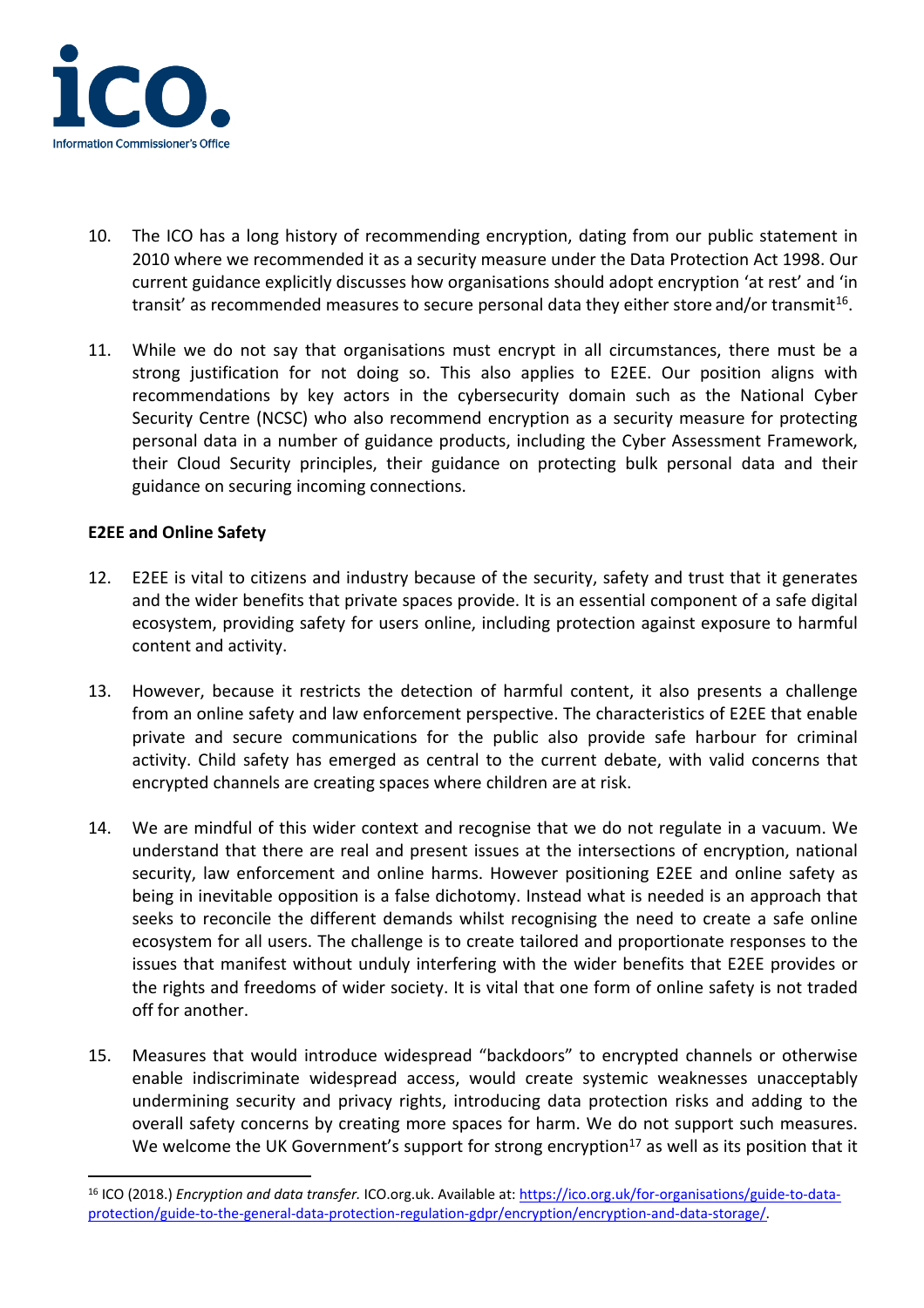

does not support the development of so-called 'backdoors' in social media platforms to allow access for law enforcement or security agencies<sup>18,19</sup>.

- 16. Further, when asked, the Government has also stated to us that:
	- 'HMG is not looking to undermine security on E2EE platforms, for instance by introducing 'backdoors'. Our approach is about considering the introduction of specific additional functionality to companies' services, to enable access to messaging content by law enforcement, or the service/platform provider, under specific and tightly controlled circumstances. This would need to be underpinned by a detailed design, implementation and management process by the company in question, to industry good practice standards, that respected the importance of cyber security and the protection of users' data and privacy.'

### **Reconciling Safety and Privacy Objectives**

- 17. Here we outline how the consideration of E2EE and the impact on privacy and online safety could be framed around reconciling objectives rather than putting them at odds.
- 18. Key factors that should be considered include:
	- The **demand from consumers for services that safeguard their privacy** and thereby support their safety online.
	- The **requirements that existing legislation places on businesses**, including the legal obligation on data controllers to process personal data securely.
	- The **effectiveness of existing legislative and technical tools to ensure lawful access to data** for law enforcement and national security purposes without weakening or 'breaking' widelyadopted encryption standards. Consideration should be given to whether the objectives of the online safety regime can be met through these channels without introducing additional requirements on organisations to adopt processes which could undermine E2EE on their services.
	- The **potential future development of technical solutions for detecting harmful content without weakening E2EE**, which offers promise for reconciling E2EE and the detection of harmful content. There are certain solutions which currently suggest a tangible roadmap. Consideration should be given to the extent to which legislative intervention will be needed as technology evolves.

<sup>17</sup> [https://www.gov.uk/government/publications/international-statement-end-to-end-encryption-and-public](https://www.gov.uk/government/publications/international-statement-end-to-end-encryption-and-public-safety/international-statement-end-to-end-encryption-and-public-safety-accessible-version)[safety/international-statement-end-to-end-encryption-and-public-safety-accessible-version](https://www.gov.uk/government/publications/international-statement-end-to-end-encryption-and-public-safety/international-statement-end-to-end-encryption-and-public-safety-accessible-version)

<sup>18</sup> <https://www.mi5.gov.uk/news/director-general-ken-mccallum-gives-annual-threat-update-2021>

<sup>19</sup> <https://www.lawfareblog.com/principles-more-informed-exceptional-access-debate>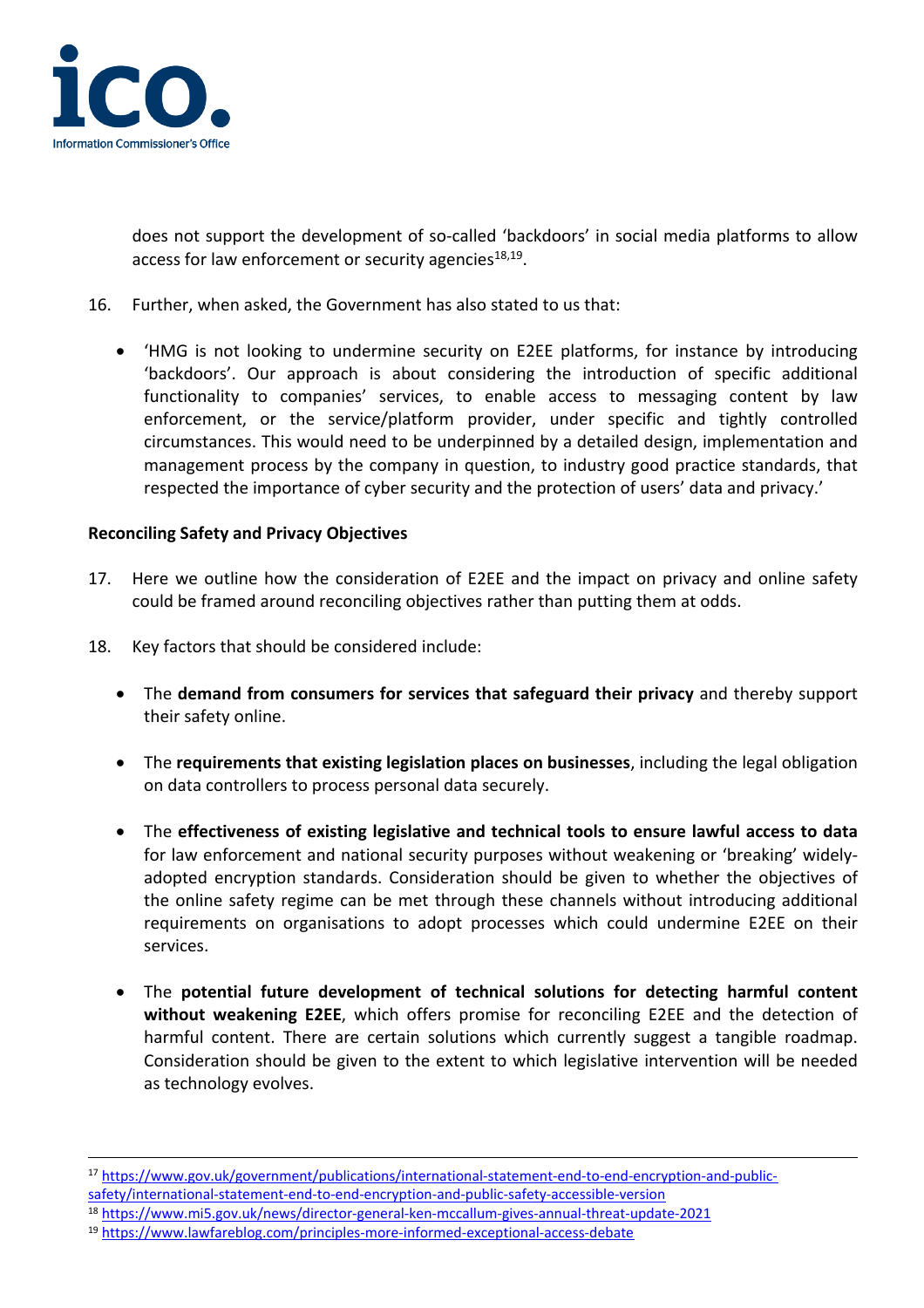

- The **necessity, proportionality, targeting and effectiveness of any proposed legislative solutions**. For example, interventions that weaken E2EE across all mainstream services/users will threaten the safety and security of the majority of users and may not achieve the desired safety outcomes because bad actors can easily switch to more niche services.
- The **social impact of any proposed legislative solutions on online safety and privacy** for the population as a whole. Any proposed solutions should seek to reconcile the need to address harms on encrypted channels with the wider impact on privacy and online safety flowing from any reductions in security, and seek to reduce harms overall, particularly to vulnerable users.
- The **economic impact of any proposed legislative solutions**, both in terms of their direct costs to business and any indirect effects of weakening user trust in digital services.
- 19. At the ICO we will look to shape this landscape to support privacy. In practice this means both ensuring that mature access mechanisms and technologies are used lawfully, necessarily, and proportionally, and supporting the growth of more nascent privacy-preserving techniques such as homomorphic encryption as they scale.
- 20. We are pleased to be engaged in the Government's Safety Tech Challenge Fund which is supporting innovative solutions to tackle child sexual exploitation and abuse in end-to-end encrypted environments. Additionally, we are leading a programme with support from the Government's Regulators' Pioneer Fund to stimulate the development of privacy enhancing technologies, and we are also developing guidance for the use of these technologies. Although this is not directly relevant to the provisions of the Online Safety Bill the Committee may wish to consider recommending that the development of technical solutions continues to be prioritised and supported.

### **A Multistakeholder Approach**

- 21. As outlined above the policy response to E2EE and online safety requires a nuanced and detailed understanding of the broader issues. We recognise that these are problems with no easy answers. Their complexity means a truly multistakeholder approach is needed to find solutions that recognise and seek to reconcile the different perspectives.
- 22. At the ICO we are engaging with a variety of stakeholders so that we can better understand their priorities and concerns and be responsive to them. Through the Digital Regulation Cooperation Forum (DRCF) we are working with Ofcom, and the Financial Conduct Authority to understand the implications of E2EE for the people using digital services, as well as for industry, and its implications for us as digital regulators. We will be seeking the views of stakeholders to bring a range of perspectives on E2EE together and help set priority areas for future joint work. We will publish the outcomes of our work (which will not be limited to online safety) early next year.